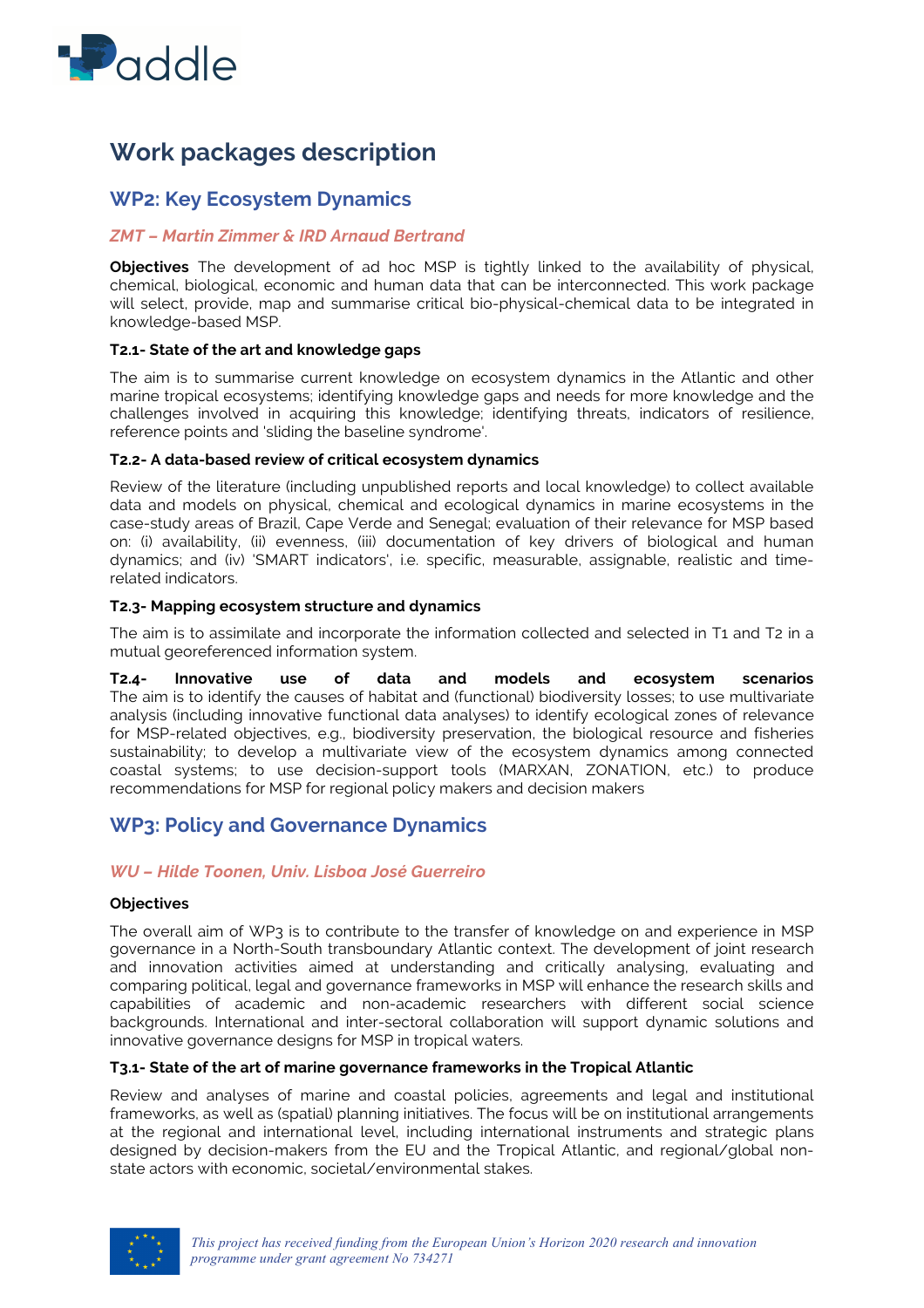

#### **T3.2 – Mapping national and sub-national policies and policy-making in Senegal, Cape Verde and Brazil**

Mapping of relevant policies for (future) MSP in the case study countries. Support for a presentation will be developed, including: (1) an analysis, selection and structuration of regulations; (2) the mapping of environmental law, to pinpoint redundancy, contradictions or continuity; (3) a presentation of the changes in regulations over time; (4) the production of relevant interactive maps online; (5) validation and updating of data in collaboration with administrations; (6) comparison of the analysis of experiments in West-Africa and North-East Brazil. In parallel with actual mapping, this task will apply a social constructivist approach to mapping and policymaking by decision-makers and stakeholders at the national and sub-national level. Work will be based on both previous studies conducted by different partners (e.g. TerraMaris, IRD) and joint research activities implemented in the PADDLE project.

#### **T3.3- A critical review of MSP approaches**

Identification of "best MSP practices" (i.e. EU pilot projects, such as BaltSeaPlan, Plan Bothnia, TPEA, MASPNOSE). The selected best practices will be reviewed and analysed along three important dimensions: 1) the political nature of interactions between actors involved in MSP initiatives (focus on either conflict or cooperation (or both); legitimacy; articulation of different legal/planning paradigms); 2) types and forms of stakeholder participation; processes and strategies of inclusion and exclusion; balancing interests; impacts on and involvement of coastal communities and the general public); and 3) the use and organisation of knowledge and informational MSP processes (production and use of scientific and "traditional" information).

#### **T3.4- Governance designs and policy innovations: Exploring MSP potential in the Tropical Atlantic**

T3.4 draws on lessons learned from the first three tasks in WP3. By combining and contrasting ideas for arrangements to support the development, designation and implementation of MSP in the Tropical Atlantic, will be further transformed into operational policy options, designs and/or guidelines. Insights gained in this Task are important building blocks for the integrated work carried out in WP5.

# **WP4: Challenges and Solutions**

#### *Uac – Helena Calado*

**Objectives/ Key words:** This WP seeks to understand the involvement and equilibrium of Tropical Stakeholders (T4.1), their views on- and potential involvement in – the development of the maritime economy (T4.3) and in the emergence of conflicts (T4.4). In order to harmonize information gathering and communication, one task (T4.2) is entirely dedicated to mapping such concerns.

#### **T4.1- State of the art**

In this task, researchers will assess and compare different strategies used in existing experiments to identify successful cases of conflict solving and stakeholder engagement.

The second focus of this task will be on methods for stakeholder identification, weighting and representation.

#### **T4.2: Mapping of Marine Uses**

Based on the presentation support developed in Task 3.2, the actions for the mapping of marine uses will be: (1) to present the approach taken to administrations and stakeholders in order to evaluate and analyse needs linked to MSP; (2) to elaborate on a model of requirements specifications for the implementation of such studies.

#### **T4.3: Critical review of economic trends in the blue economy in marine spatial planning**

Traditional activities like coastal artisanal fisheries are an important part of local economies in tropical regions. However, in several cases, poor coordination, lack of supporting infrastructure and even less environmental friendly practices seriously threaten these activities. "New users" (i.e. heavy shipping traffic, bunkering, sea mining and even massive tourism) represent both

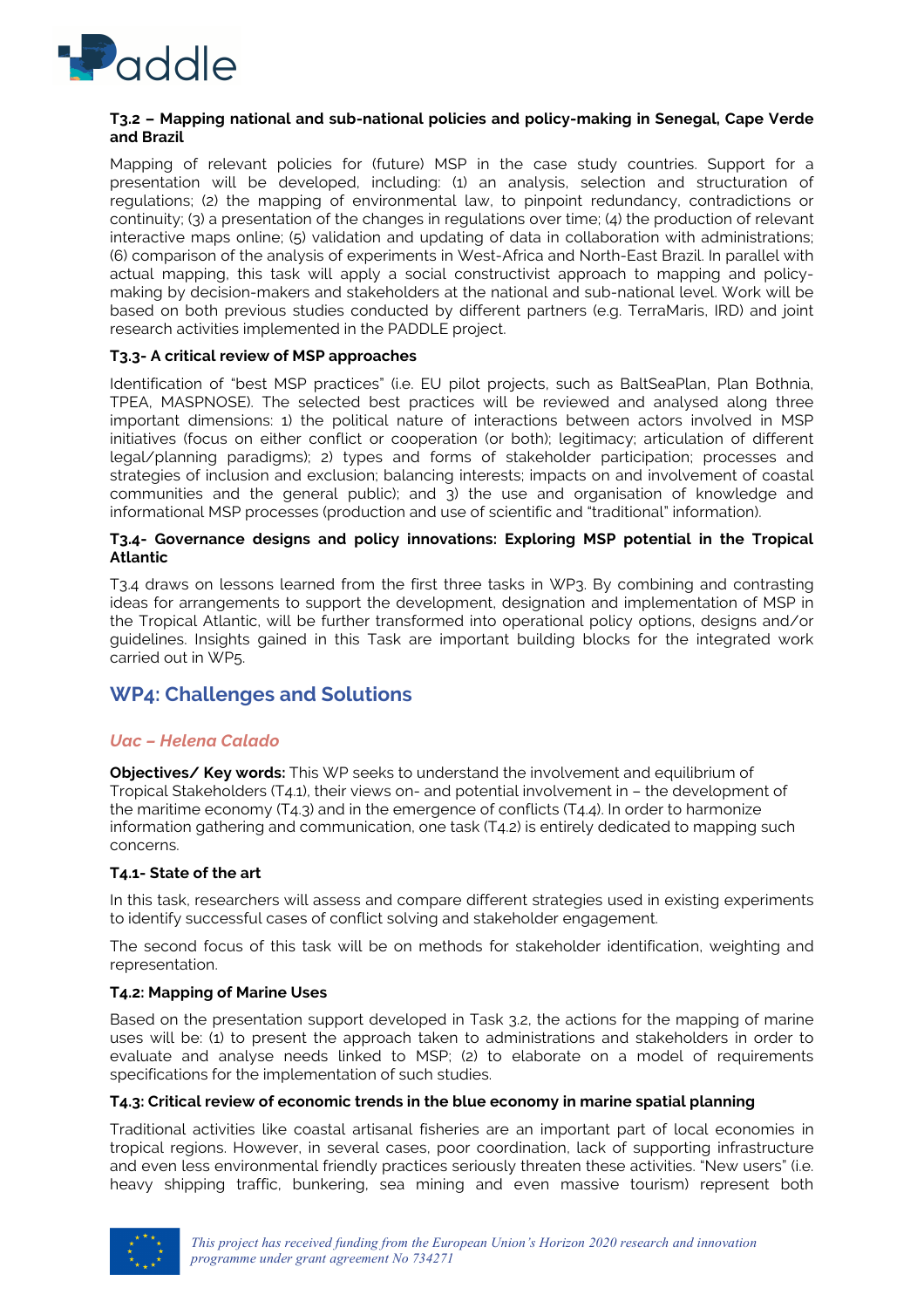

opportunities and threats. Along with an assessment of the development of these uses, the identification of other potential uses (such as aquaculture) will represent a significantly step forward for these nations in terms of both social and economic development.

A1: Identification of existing Blue Growth /Economy sectors and uses as well as the identified potential ones

A2: Analyses of the links between globalisation and MSP

#### **T4.4: Mapping of present and future users and conflicts**

In the marine environment mapping involves some challenges that are not yet fully understood, such as: how to represent the three-dimensional aspects? How to represent different use timelines?

Another aspect of the co-allocation of uses, or multiple uses in the same maritime space, concerns conflicts arising from different and cumulative impacts, specific needs, constraints imposed on the use of space etc. In order to achieve transparency, promote economic activities and environmental conservation all at the same time, existing and potential conflicts and synergies first have to be identified. The use of a compatibility matrix has proved to be useful in existing experiences in Europe. PADDLE also aims to identify conflicts in typologies beyond the "Uses-Uses" and "Uses-Environment" ones as well as solutions for conflict solving (e.g from Use of AIS Data to demonstrate the impact of MSP on artisanal fisheries to the identification of a hierarchy of objectives and multiple criteria analysis)

#### **T 4.5: Innovation in stakeholder interactions**

A1: New technical to human options for blue growth

A2: Innovation in the participation of local stakeholder to limit Bandwidth and stakeholder burnout. Use of serious games.

A3: Cross-analysis of conflict matrix in tropical zones

# **WP5: From key processes of tropical socio-ecosystems to a network of tropical MSP tools**

## *IRD- Sophie Bertrand*

**Objectives:** WP5 aims to create an interdisciplinary platform at the crossroads of the WP2, 3 and 4, thus making it possible to incorporate and make available policy-relevant knowledge and decision support tools. The aim of the platform will be to help practitioners assess alternative and balanced MSP and governance options, their pertinence with respect to policy targets, their possible combination and their impacts on the environment and human communities during the decision-making process. WP5 also aims more specifically at creating a forum for the exchange of practice and knowledge between African, Brazilian and European experts on appropriate methods and tools to develop and to implement marine spatial planning in tropical regions.

#### **T5.1: Centralizing policy-relevant knowledge**

An Internet platform, open to all participants, will enable access to continually updated monitoring of the scientific and institutional literature and web resources on the tools and topics analysed by the PADDLE consortium. A professional librarian will manage this internet platform.

#### **T5.2: Selecting an innovative toolbox for tropical MSP**

A critical review of existing Decision Support Tools (DST) will guide the selection and adaptation of a portfolio of existing DST including ecological, legal and socio-economic perspectives to be applied to the case studies.

#### **T5.3: Building a multivariate portrait of the case study socio-ecosystems and exploring governance scenarios**

T5.3.1: Integrate scientific knowledge (e.g. GIS-data, key process inputs) and non-scientific knowledge identified for the study cases in WP2, 3 and 4.